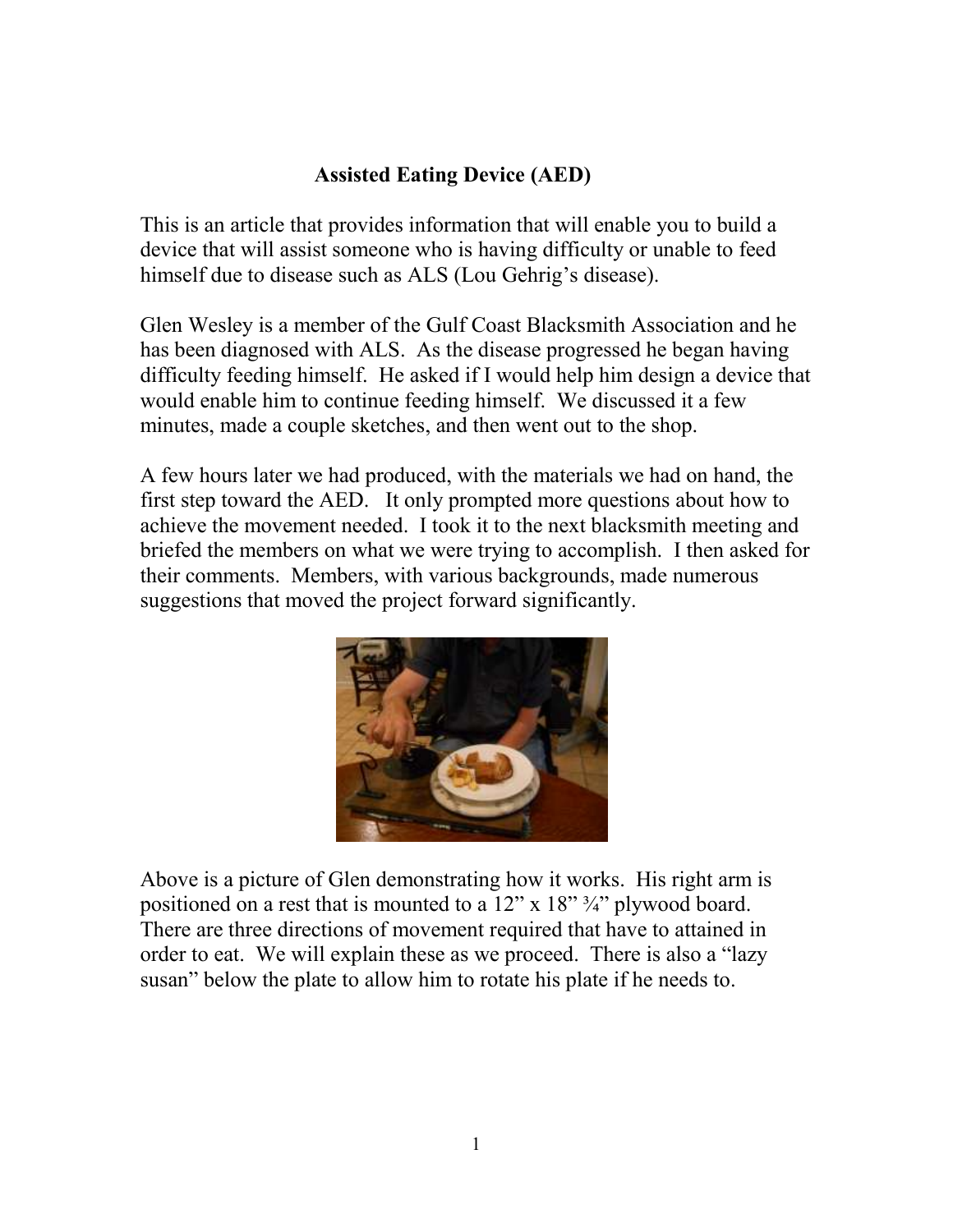

Here is a side view. The base is made with a metal circular disk 7 inches in diameter and there are three holes drilled in it to mount it to the board. The assembly attached to it (See footnote 1) was purchased at a local lawn mower repair shop. It is a miniature "tie rod end ball joint" assembly that allows the AED to move horizontally in a circular 360 degree clock like pattern. There is a 3/8" fine thread at the top. We welded a 3/8" nut to a shaft that extends up toward the arm rest so it can be removed if the need arises.



On top of the shaft we placed a sling shot shaped piece of 1/4 x 1/2 flat bar. There are holes drilled in each end to accommodate a 1/4" bolt. We then welded a piece of tubing or small pipe to the bottom of the arm rest. The arm rest is attached to the shaft by running the bolt through the sling shot and tubing to create a hinge.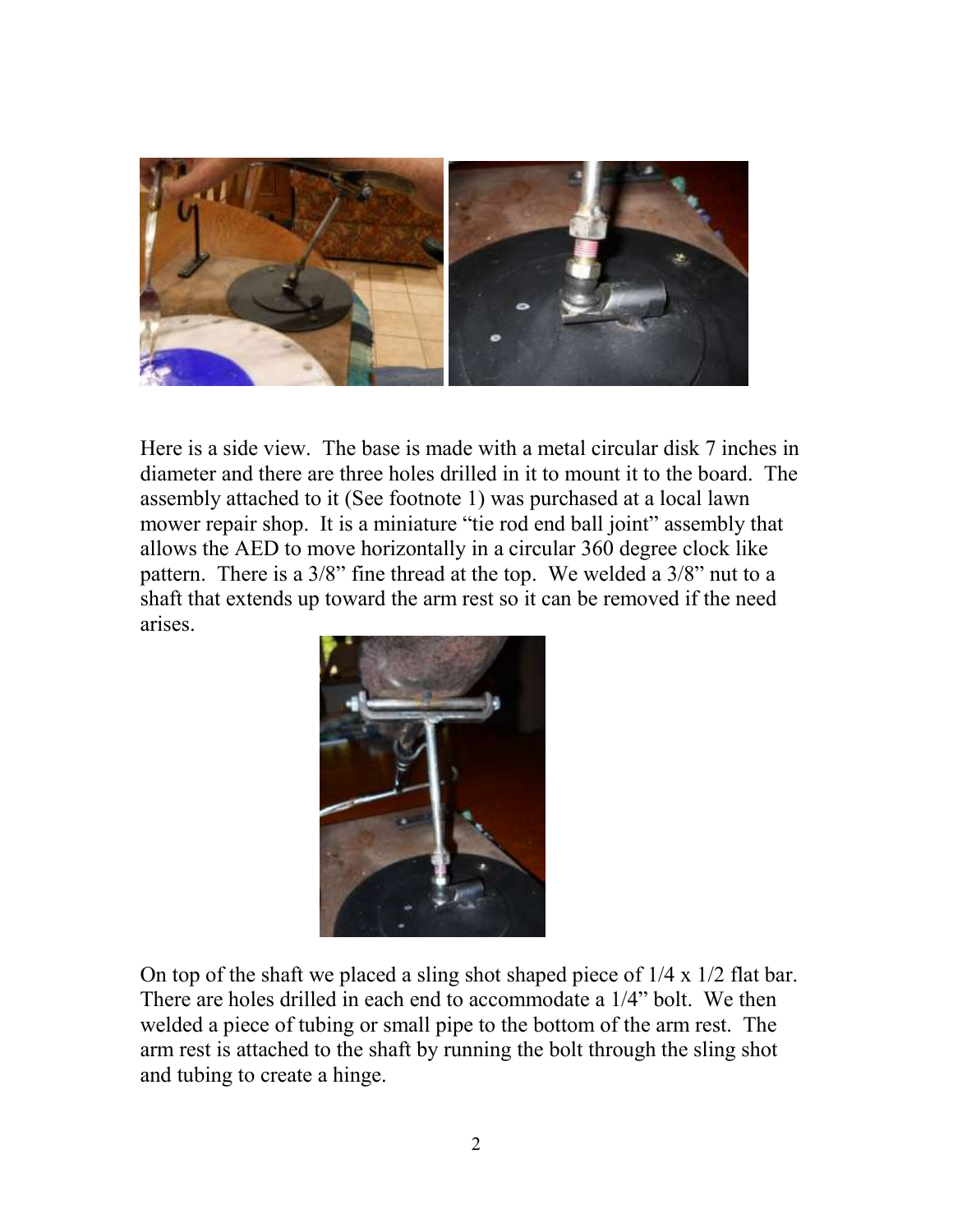

The arm rest was made from 18 gauge sheet. The pattern was cut "to fit" slightly less than the length of Glen's arm – wrist to elbow. A swage block was used to put the dip /curve in it. Note that both sides of the back end are flared out so that when pressure is put on it the users arm will not slide off. The flared part is important to assist in the turning movement.

At his point we can now move horizontally around in a circle and we can pivot or rock up and down like a see saw. How about lateral "wrist rotation"? Fortunately we found a tool at Harbor Freight made so that the handle rotated around the shaft. It is normally used to put sockets on to "speed tight" nuts. We cut the handle off and welded the shaft to the arm rest. Glen's wrist, hand, and fingers rest on this part so it allows him to rotate his wrist as needed.



The next question was how do we attach the eating utensils? We wanted a way to be able to quickly attach a fork or spoon. Glen is right handed, so we decided to weld a ¼" socket extension to the left side of the Harbor Freight handle. On the other side we forged a "curl" to prevent his hand from sliding off the rest. These components are essential to form a hand rest and